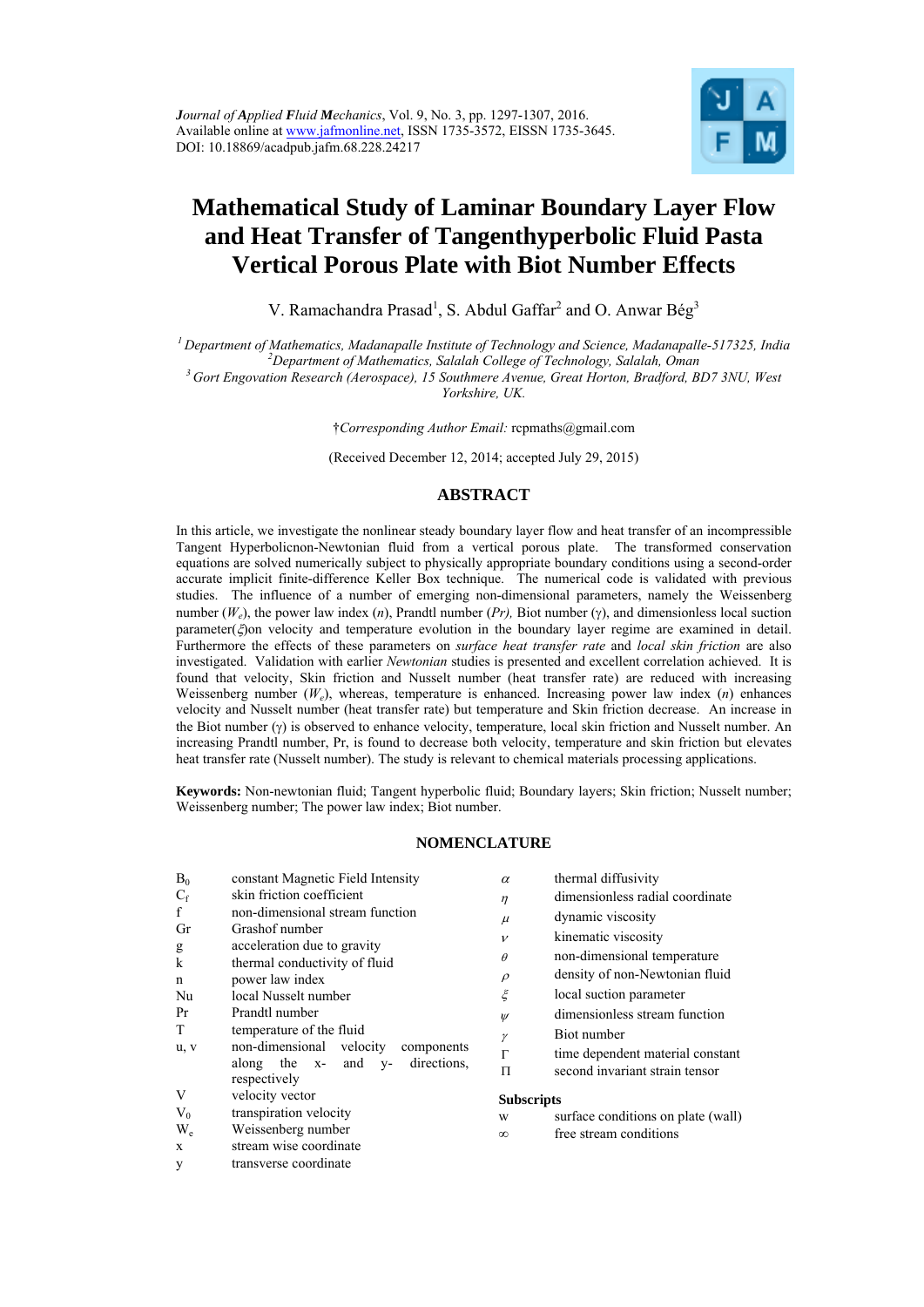# **1. INTRODUCTION**

The dynamics of non-Newtonian fluids has been a popular area of research owing to ever-increasing applications in chemical and process engineering. Examples of such fluids include coal-oil slurries, shampoo, paints, clay coating and suspensions, grease, cosmetic products, custard, physiological liquids (blood, bile, synovial fluid) etc. The classical equations employed in simulating Newtonian viscous flows i.e. the Navier–Stokes equations fail to simulate a number of critical characteristics of non-Newtonian fluids. Hence several constitutive equations of non-Newtonian fluids have been presented over the past decades. The relationship between the shear stress and rate of strain in such fluids are very complicated in comparison to viscous fluids. The viscoelastic features in non-Newtonian fluids add more complexities in the resulting equations when compared with Navier–Stokes equations. Significant attention has been directed at mathematical and numerical simulation of non-Newtonian fluids. Recent investigations have implemented, respectively the Casson model (2013), second-order Reiner-Rivlin differential fluid models (2013), power-law nanoscale models (2013), Eringen micro-morphic models (2011) and Jefferys viscoelastic model (2013).

Convective heat transfer has also mobilized substantial interest owing to its importance in industrial and environmental technologies including energy storage, gas turbines, nuclear plants, rocket propulsion, geothermal reservoirs, photovoltaic panels etc. The convective boundary condition has also attracted some interest and this usually is simulated via a Biot number in the wall thermal boundary condition. Recently, Ishak (2010) discussed the similarity solutions for flow and heat transfer over a permeable surface with convective boundary condition. Aziz (2009) provided a similarity solution for laminar thermal boundary layer over a flat surface with a convective surface boundary condition. Aziz (2010) further studied hydrodynamic and thermal slip flow boundary layers with an iso-flux thermal boundary condition. The buoyancy effects on thermal boundary layer over a vertical plate subject a convective surface boundary condition was studied by Makinde and Olanrewaju (2010). Further recent analyses include Makinde and Aziz (2010). Gupta *et al*. (2013) used a variational finite element to simulate mixed convectiveradiative micropolar shrinking sheet flow with a convective boundary condition. Makinde *et al*. (2012) studied cross diffusion effects and Biot number influence on hydromagnetic Newtonian boundary layer flow with homogenous chemical reactions and MAPLE quadrature routines. Bég *et al*. (2013) analyzed Biot number and buoyancy effects on magnetohydrodynamic thermal slip flows. Subhashini *et al*. (2011) studied wall transpiration and cross diffusion effects on free convection boundary layers with a convective boundary condition.

Convective boundary-layer flows are often controlled by injecting or withdrawing fluid through a porous bounding heat surface. This can lead to enhanced heating or cooling of the system and can help to delay the transition from laminar to turbulent flow. The case of uniform suction and blowing through an isothermal vertical wall was treated first by Sparrow and Cess (1961); they obtained a series solution which is valid near the leading edge. This problem was considered in more detail by Merkin (1972), who obtained asymptotic solutions, valid at large distances from the leading edge, for both the suction and blowing. Using the method of matched asymptotic expansion, the next order corrections to the boundary-layer solutions for this problem were obtained by Clarke (1973), who extended the range of applicability of the analyses by not invoking the usual Boussinesq approximation. The effect of strong suction and blowing from general body shapes which admit a similarity solution has been given by Merkin (1975). A transformation of the equations for general blowing and wall temperature variations has been given by Vedhanayagam *et al*. (1980). The case of a heated isothermal horizontal surface with transpiration has been discussed in some detail first by Clarke and Riley (1975, 1976) and then more recently by Lin and Yu (1988). Hossain *et al*. (2001) studied the effect of radiation on free convection flow with variable viscosity from a vertical porous plate.

An interesting non-Newtonian model developed for chemical engineering systems is the Tangent Hyperbolic fluid model. This rheological model has certain advantages over the other non-Newtonian formulations, including simplicity, ease of computation and physical robustness. Furthermore it is deduced from kinetic theory of liquids rather than the empirical relation. Several communications utilizing the Tangent Hyperbolic fluid model have been presented in the scientific literature. There is no single non-Newtonian model that exhibits all the properties of non-Newtonian fluids. Among several non-Newtonian fluids, hyperbolic tangent model is one of the non-Newtonian models presented by Popand Ingham (2001). Nadeem *et al*. (2009) made a detailed study on the peristaltic transport of a hyperbolic tangent fluidin an asymmetric channel. Nadeem and Akram (2011) investigated the peristaltic flow of a MHD hyperbolic tangent fluid in a vertical asymmetric channel with heat transfer. Akram and Nadeem (2012) analyzed the influence of heat and mass transfer on the peristaltic flow of a hyperbolic tangent fluid in an asymmetric channel. Very recently, Akbar *et al.* (2013) analyzed the numerical solutions of MHD boundary layer flow of tangent hyperbolic fluid on a stretching sheet.

The objective of the present study is to investigate the laminar boundary layer flow and heat transfer of a *Tangent Hyperbolic* non-Newtonian fluid past a vertical porous plate. The non-dimensional equations with associated dimensionless boundary conditions constitute a highly nonlinear, coupled two-point boundary value problem. Keller's implicit finite difference "box" scheme is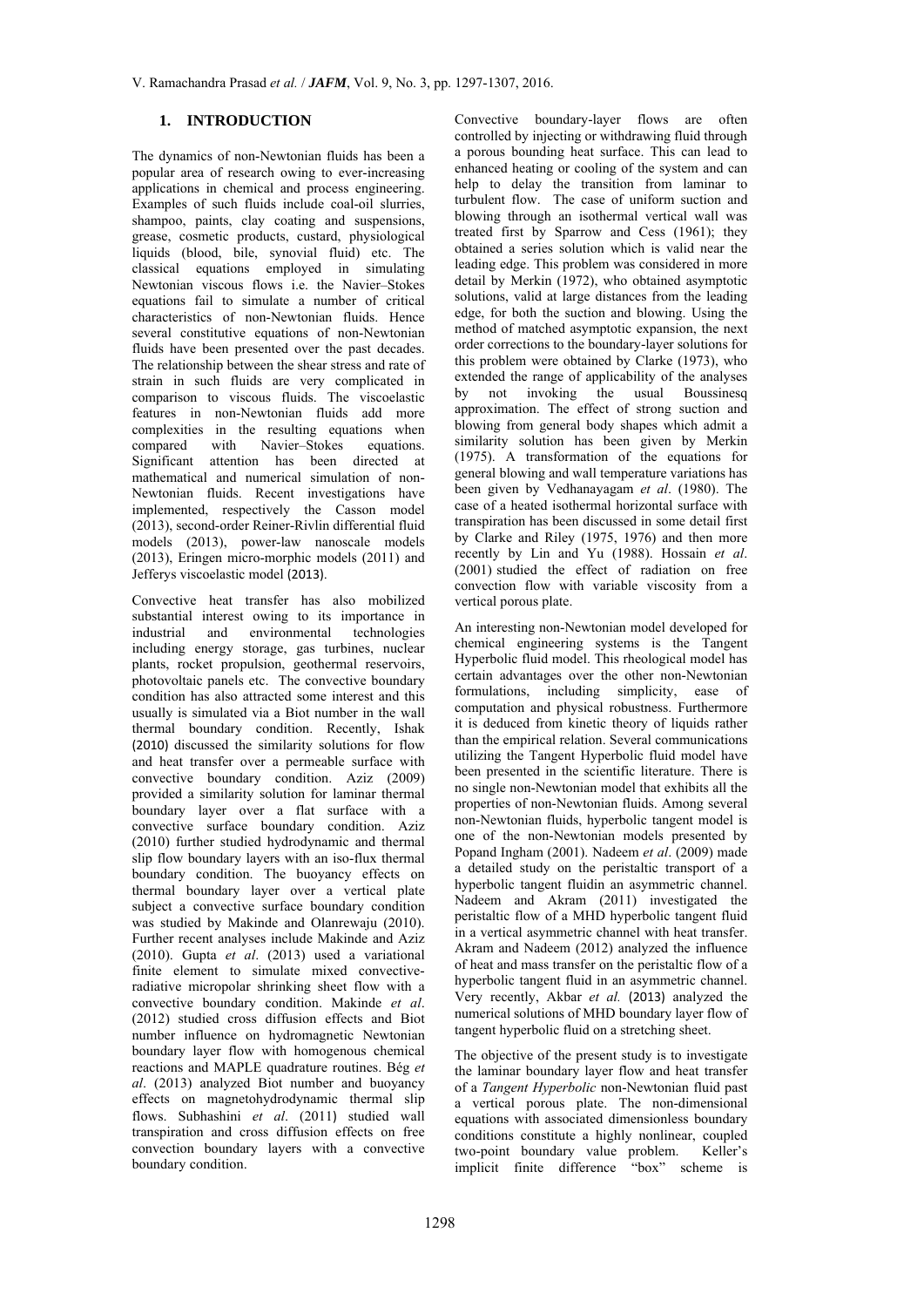implemented to solve the problem (2012). The effects of the emerging thermophysical parameters, namely the Weissenberg number  $(W_e)$ , power law index  $(n)$ , Biot number  $(\gamma)$  and Prandtl number  $(Pr)$ , on the velocity, temperature, skin friction number, and heat transfer rate (local Nusselt number) characteristics are studied. The present problem has to the authors' knowledge not appeared thus far in the scientific literature and is relevant to polymeric manufacturing processes in chemical engineering.

### 2. NON-NEWTONIAN CONSTITUTIVE TANGENT HYPERBOLIC FLUID **MODEL**

In the present study a subclass of non-Newtonian fluids known as the Tangent Hyperbolic fluid is employed owing to its simplicity. The Cauchy stress tensor, in the Tangent Hyperbolic non-Newtonian fluid [24] takes the form:

$$
\overline{\tau} = \left[ \mu_{\infty} + (\mu_0 + \mu_{\infty}) \tanh\left(\overline{\Gamma} \overline{\gamma}\right)^n \right] \overline{\gamma}
$$
 (1)

where  $\bar{\tau}$  is extra stress tensor,  $\mu_{\infty}$  is the infinite shear rate viscosity,  $\mu_0$  is the zero shear rate viscosity,  $\Gamma$  is the time dependent material constant, n is the power law index i.e. flow behaviour index and  $\overline{\dot{\gamma}}$  is defined as

$$
\overline{y} = \sqrt{\frac{1}{2} \sum_{i} \sum_{j} y_{ij} y_{ji}} = \sqrt{\frac{1}{2} \Pi},
$$
\n(2)

Where 
$$
\Pi = \frac{1}{2} tr \left( gradV + (gradV)^T \right)^2
$$
. We

consider Eqn. (1), for the case when  $\mu_{\infty} = 0$ because it is not possible to discuss the problem for the infinite shear rate viscosity and since we considering tangent hyperbolic fluid that describing shear thinning effects so  $\Gamma \bar{\gamma} < 1$ . Then Eqn. (1) takes the form

$$
\overline{\tau} = \mu_0 \left[ \left( \Gamma \overline{\gamma} \right)^n \right] \overline{\gamma} = \mu_0 \left[ \left( 1 + \Gamma \overline{\gamma} - 1 \right)^n \right] \overline{\gamma}
$$

$$
= \mu_0 \left[ 1 + n \left( \Gamma \overline{\gamma} - 1 \right) \right] \overline{\gamma}
$$
(3)

The introduction of the appropriate terms into the flow model is considered next. The resulting boundary value problem is found to be well-posed and permits an excellent mechanism for the assessment of rheological characteristics on the flow behaviour.

#### 3. MATHEMATICAL **FLOW MODEL**

The steady, laminar, two-dimensional. incompressible boundary layer flow and heat transfer of a Tangent Hyperbolic fluid past a vertical porous plate is considered, as illustrated in Fig. 1. Both the plate and Tangent Hyperbolic fluid are maintained initially at the same temperature. Instantaneously they are raised to a temperature  $T_{\perp}$ 

 $>T_{\text{eq}}$ , the ambient temperature of the fluid which remains unchanged. In line with the approach of Yih (2000) and introducing the boundary layer approximations, the equations for *mass*, *momentum*, and energy, can be written as follows:

$$
\frac{\partial u}{\partial x} + \frac{\partial v}{\partial y} = 0\tag{4}
$$

$$
\iota \frac{\partial u}{\partial x} + v \frac{\partial u}{\partial y} = v(1 - n) \frac{\partial^2 u}{\partial y^2} +
$$
  

$$
\sqrt{2} v n \Gamma \frac{\partial u}{\partial y} \frac{\partial^2 u}{\partial y^2} + g \beta (T - T_{\infty})
$$
 (5)

$$
u\frac{\partial T}{\partial x} + v\frac{\partial T}{\partial y} = \alpha \frac{\partial^2 T}{\partial y^2}
$$
 (6)



Fig. 1. Physical Model and Coordinate System.

where  $\mathcal U$  and  $\mathcal V$  are the velocity components in the x - and y- directions respectively, is the  $v = u/\rho$ kinematic viscosity of the Tangent Hyperbolic fluid,  $\beta$  is the coefficient of thermal expansion,  $\alpha$  is the thermal diffusivity,  $T$  is the temperature,  $\rho$  is the density of the fluid. The Tangent Hyperbolic fluid model therefore introduces a mixed derivative (second order, first degree) into the momentum boundary layer equation (5). The non-Newtonian effects feature in the shear terms only of eqn. (5) and not the convective (acceleration) terms. The third term on the right hand side of eqn.  $(5)$ represents the *thermal buoyancy force* and couples the velocity field with the temperature field equation  $(6)$ .

At 
$$
y = 0
$$
,  $u = 0$ ,  $v = 0$ ,  $-k \frac{\partial T}{\partial y} = h_w (T_w - T)$   
As  $y \to \infty$ ,  $u \to 0$ ,  $T \to T_{\infty}$  (7)

Here  $T_{\infty}$  is the free stream temperature, k is the thermal conductivity,  $h_w$  is the convective heat transfer coefficient,  $T_w$  is the convective fluid temperature. The stream function  $\psi$  is defined by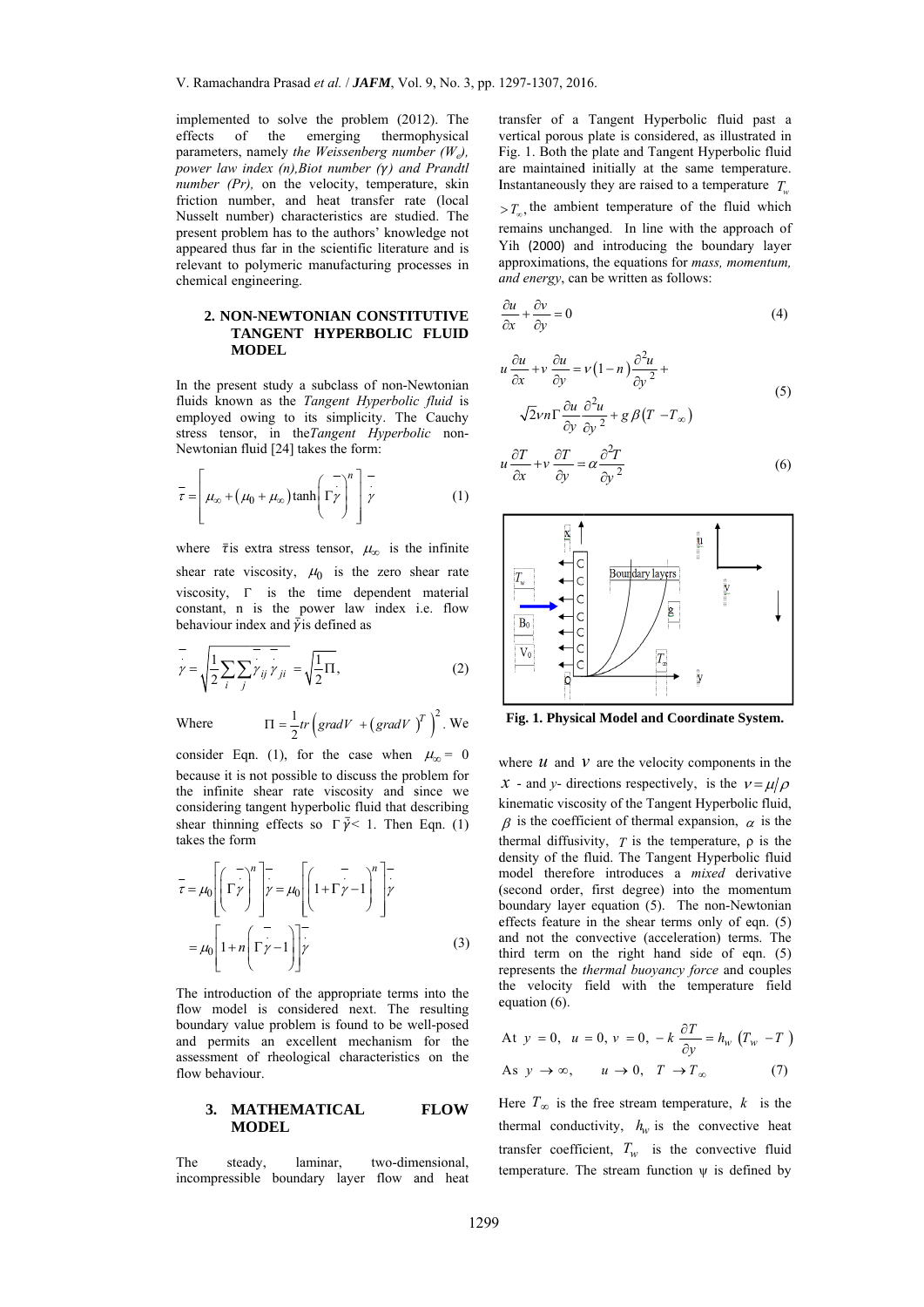$$
u = \frac{\partial \psi}{\partial y}
$$
 and  $v = -\frac{\partial \psi}{\partial x}$ , and therefore, the

continuity equation is automatically satisfied. In order to render the governing equations and the boundary conditions in dimensionless form, the following non-dimensional quantities are introduced.

$$
\xi = \frac{V_0 x}{v} G r_x^{-1/4}, \eta = \frac{y}{x} G r_x^{-1/4}, \theta(\xi, \eta) = \frac{T - T_{\infty}}{T_w - T_{\infty}},
$$
  

$$
\psi = 4v \sqrt[4]{G r_x} \left( f(\xi, \eta) + \frac{1}{4} \xi \right), \text{ Pr} = \frac{v}{\alpha}
$$
  

$$
W_e = \frac{4\sqrt{2}v \Gamma G r_x^{-3/4}}{x^2}, \text{ Gr} = \frac{g \beta (T_w - T_{\infty}) x^3}{4v^2}
$$
 (8)

All terms are defined in the nomenclature. In view of the transformation defined in eqn. (8), the boundary layer eqns. (5)-(7) are reduced to the following coupled, nonlinear, dimensionless partial differential equations for momentum and energy for the regime:

$$
(1-n)f''' + (3f + \xi)f'' - 2(f')^{2}
$$
  
+ $nW_{e}f''f''' + \theta = \xi \left(f' \frac{\partial f'}{\partial \xi} - f'' \frac{\partial f}{\partial \xi}\right)$  (9)

$$
\frac{\partial^n}{\partial r} + (3f + \xi)\theta' = \xi \left( f' \frac{\partial \theta}{\partial \xi} - \theta' \frac{\partial f}{\partial \xi} \right)
$$
(10)

The transformed dimensionless boundary conditions are:

$$
At \quad \eta = 0, \quad f = 0, \quad f' = 0, \quad \theta = 1 + \frac{\theta'}{\gamma}
$$
  

$$
As \quad \eta \to \infty, \quad f' \to 0, \quad \theta \to 0
$$
 (11)

Here primes denote the differentiation with respect to  $\eta$  and  $\gamma = \frac{xh_w}{k}Gr_x^{-1/4}$  is the Biot number. The

wall thermal boundary condition in (11) corresponds to convective cooling. The skin-friction coefficient (shear stress at the plate surface) and Nusselt number (heat transfer rate) can be defined using the transformations described above with the following expressions.

$$
\frac{1}{4}Gr^{-3/4}C_f = (1-n)f''(\xi,0) + \frac{n}{2}W_e(f''(\xi,0))^2
$$
\n(12)

$$
Gr^{-1/4}Nu = -\theta'(\xi,0)
$$
 (13)

In the vicinity of the lower stagnation point,  $\zeta \sim$ *0*and the boundary layer equations  $(9)$ (10)contract to a system of ordinay differential equations:

$$
(1-n)f''' + 3ff'' - 2(f')^{2} + nW_{e}f''f''' + \theta = 0
$$
\n(14)

$$
\frac{\theta''}{\text{Pr}} + 3f \theta' = 0 \tag{15}
$$

The general model is solved using a powerful and unconditionally stable finite difference technique introduced by Keller (1978). The Keller-box method has a second order accuracy with arbitrary spacing and attractive extrapolation features.

# **4. NUMERICAL SOLUTION WITH KELLER BOX IMPLICT METHOD**

The Keller-Box implicit difference method is implemented to solve the nonlinear boundary value problem defined by eqns. (9)–(10) with boundary conditions (11). This technique, despite recent developments in other numerical methods, remains a powerful and very accurate approach for parabolic boundary layer flows. It is unconditionally stable and achieves exceptional accuracy (1978). Recently this method has been deployed in resolving many challenging, multi-physical fluid dynamics problems. These include hydromagnetic Sakiadis flow of non-Newtonian fluids (2009), nanofluid transport from a stretching sheet (2011), radiative rheological magnetic heat transfer (2009), water hammer modelling (2005), porous media convection (2008) and magnetized viscoelastic stagnation flows (2009). The Keller-Box discretization is fully coupled at each step which reflects the physics of parabolic systems – which are also fully coupled. Discrete calculus associated with the Keller-Box scheme has also been shown to be fundamentally different from all other mimetic (physics capturing) numerical methods, as elaborated by Keller [31]. The Keller Box Scheme comprises four stages.

1) Reduction of the  $N<sup>th</sup>$  order partial differential equation system to *N* first order equations.

2) Finite Difference Discretization.

3) Quasilinearization of Non-Liner Keller Algebraic Equations.

4) Block-Tridiagonal Elimination of Linear Keller Algebraic Equations.

## **5. NUMERICAL RESULTS AND INTERPRETATION**

Comprehensive solutions have been obtained and are presented in Tables 1-4 and Figs. 2 - 7. The numerical problem comprises two independent variables  $(\xi, \eta)$ , two dependent fluid dynamic variables  $(f, \theta)$  and five thermo-physical and body force control parameters, namely, *We*, *n*, γ, Pr, . The following default parameter values i.e. *We* = 0.3, n = 0.3, *γ*= 0.2, Pr = 0.71, ξ = 1.0are prescribed (unless otherwise stated). Furthermore the influence of local suction parameter on heat transfer characteristics is also investigated.

In Table 1, we present the influence of the Weissenberg number  $(W_e)$  on the Skin friction and heat transfer rate, along with a variation in  $\xi$ . Increasing  $W_e$  is found to reduce the Skin friction. For large values of  $W_e$ , the skin friction is negative. And increasing We, also reduces the heat transfer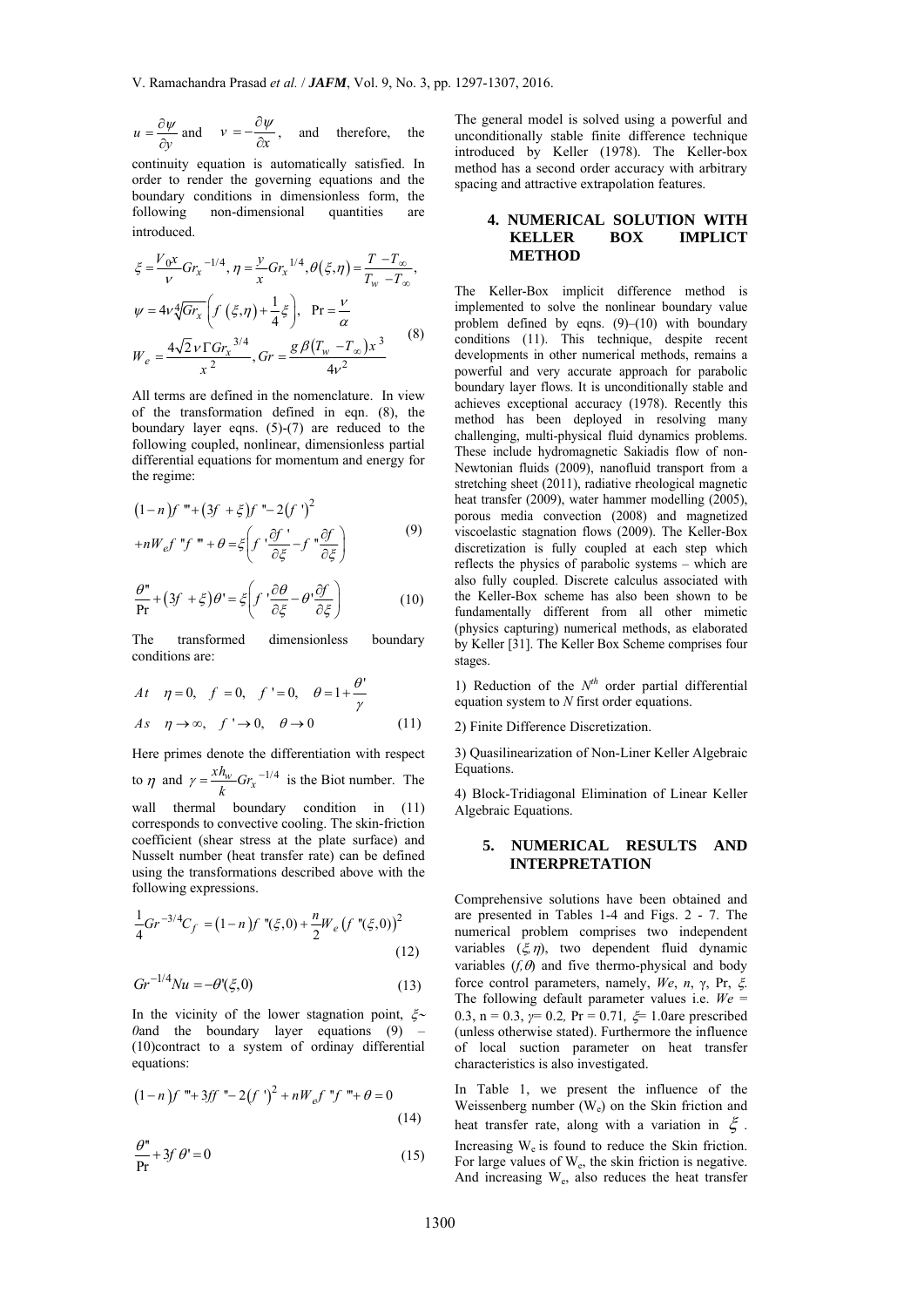| $W_{e}$ | $\xi = 1.0$ |        | $\xi = 2.0$ |        | $\xi = 3.0$ |        |
|---------|-------------|--------|-------------|--------|-------------|--------|
|         | $C_f$       | Nu     | $C_f$       | Nu     | $C_f$       | Nu     |
| 0.0     | 1.1596      | 0.2846 | 0.8958      | 0.4861 | 0.6109      | 0.7205 |
| 0.5     | 1.0685      | 0.2842 | 0.8380      | 0.4860 | 0.5833      | 0.7204 |
| 1.0     | 0.9897      | 0.2839 | 0.7873      | 0.4657 | 0.5583      | 0.6995 |
| 5.0     | 0.5871      | 0.2815 | 0.5150      | 0.4415 | 0.4107      | 0.6733 |
| 10.0    | 0.3167      | 0.2804 | 0.3108      | 0.4211 | 0.2959      | 0.6523 |
| 15.0    | 0.1436      | 0.2790 | 0.1333      | 0.3994 | 0.1267      | 0.6262 |
| 20.0    | 0.0026      | 0.2780 | $-0.0084$   | 0.3777 | $-0.0021$   | 0.6051 |
| 25.0    | $-0.0813$   | 0.2771 | $-0.0800$   | 0.3550 | $-0.1077$   | 0.5790 |

Table 1 Values of  $C_f$  and  $Nu$  for different W<sub>e</sub> and  $\zeta(\text{Pr} = 0.71, \text{n} = 0.3, \gamma = 0.2)$ 

Table 2 Values of  $C_f$  and  $Nu$  for different n and  $\zeta(\text{Pr} = 0.71, \text{W}_e = 0.3, \gamma = 0.2)$ 

| $\mathbf n$ | $\xi = 1.0$ |        | $\xi = 2.0$ |        | $\xi = 3.0$ |        |
|-------------|-------------|--------|-------------|--------|-------------|--------|
|             | $C_f$       | Nu     | $C_f$       | Nu     | $C_f$       | Nu     |
| 0.0         | 1.2047      | 0.2803 | 0.8979      | 0.4856 | 0.6105      | 0.7204 |
| 0.1         | 1.1783      | 0.2816 | 0.8898      | 0.4857 | 0.6071      | 0.7204 |
| 0.2         | 1.1454      | 0.2829 | 0.8780      | 0.4859 | 0.6006      | 0.7205 |
| 0.3         | 1.1032      | 0.2844 | 0.8602      | 0.4860 | 0.5940      | 0.7205 |
| 0.4         | 1.0460      | 0.2859 | 0.8328      | 0.4863 | 0.5812      | 0.7205 |
| 0.5         | 0.9650      | 0.2876 | 0.7881      | 0.4865 | 0.5596      | 0.7206 |
| 0.6         | 0.8433      | 0.2893 | 0.7122      | 0.4868 | 0.5209      | 0.7206 |
| 0.7         | 0.6506      | 0.2912 | 0.5776      | 0.4870 | 0.4477      | 0.7207 |
| 0.8         | 0.3322      | 0.2931 | 0.3311      | 0.4870 | 0.2999      | 0.7208 |

rate. Increasing  $\xi$  decreases the Skin friction. Whereas increasing  $\xi$ , increases the heat transfer rate.

Table2document results for the influence of *the power law index* (n) on skin friction and heat transfer rate along with a variation in  $\xi$ . It is observed that the increasing n, decreases Skin friction but increases heat transfer rate. Whereas increasing  $\xi$ , decreases the Skin friction but increases the Nusselt number.

Table 3 presents the influence of *the Biot number* 

 $(y)$  on skin friction and heat transfer rate along with a variation in  $\xi$ . It is observed that the increasing  $\gamma$ , increases both the Skin friction and heat transfer rate. And increasing  $\xi$ , decreases Skin friction but increases heat transfer rate.

Table 4 documents results for the influence of *the Prandtl number* (Pr) on skin friction and heat transfer rate along with a variation in  $\zeta$ . It is observed that the increasing Pr, decelerates Skin friction but accelerates heat transfer rate. And increasing  $\xi$ , decreases the Skin friction but increases the heat transfer rate.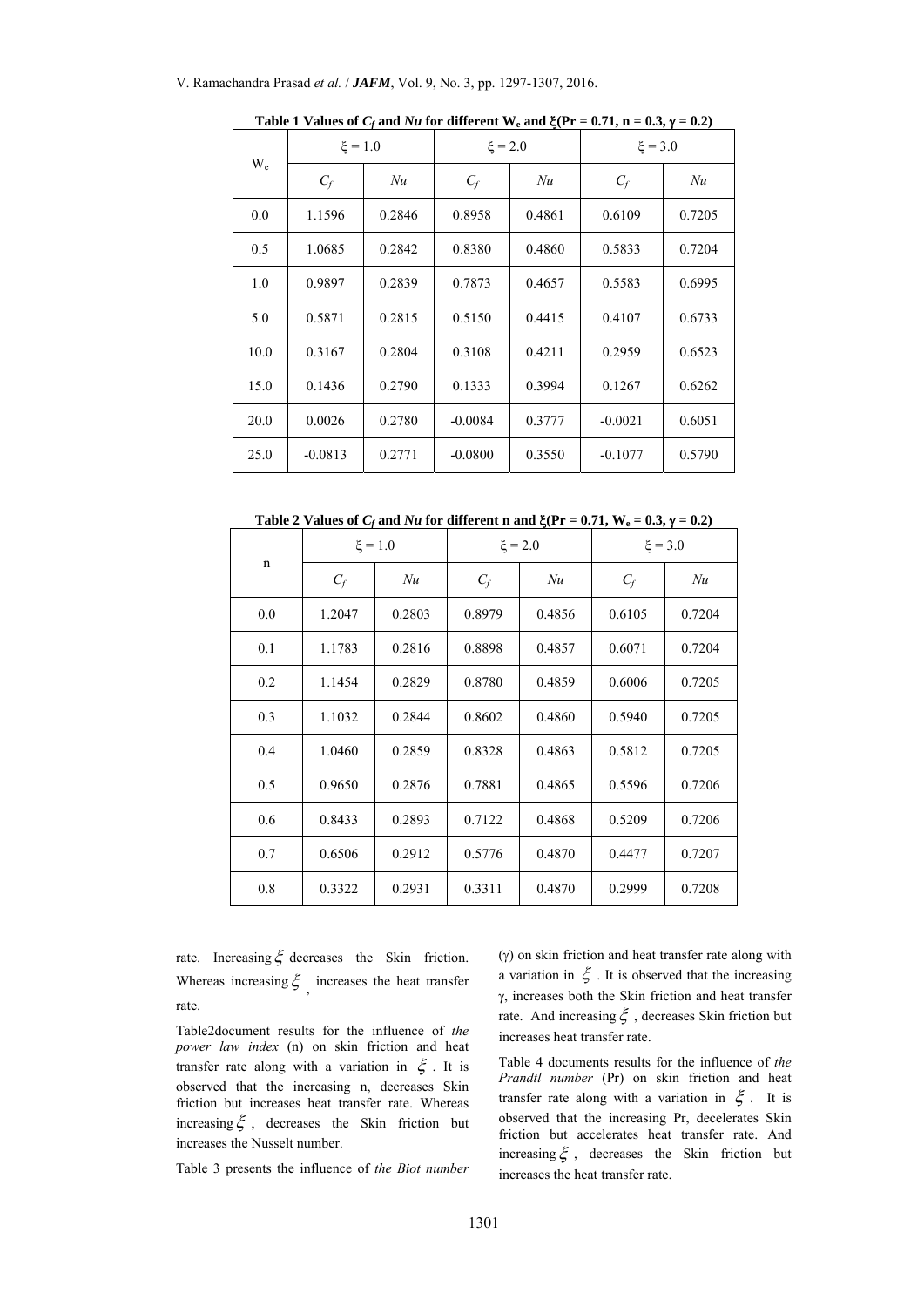| $\gamma$ | $\xi = 1.0$ |        | $\xi = 2.0$ |        | $\xi = 3.0$ |        |
|----------|-------------|--------|-------------|--------|-------------|--------|
|          | $C_f$       | Nu     | $C_f$       | Nu     | $C_f$       | Nu     |
| 0.2      | 1.1032      | 0.2844 | 0.8602      | 0.4860 | 0.5940      | 0.7205 |
| 0.3      | 1.5940      | 0.4979 | 1.3561      | 0.8176 | 0.9738      | 1.2012 |
| 0.4      | 1.8114      | 0.6090 | 1.5815      | 0.9862 | 1.1585      | 1.4412 |
| 0.5      | 1.9350      | 0.6769 | 1.7106      | 1.0882 | 1.2676      | 1.5863 |
| 0.6      | 2.0150      | 0.7226 | 1.7945      | 1.1565 | 1.3396      | 1.6820 |
| 0.7      | 2.0710      | 0.7555 | 1.8533      | 1.2054 | 1.3905      | 1.7503 |
| 0.8      | 2.1124      | 0.7802 | 1.8968      | 1.2422 | 1.4295      | 1.8020 |
| 0.9      | 2.1443      | 0.7996 | 1.9315      | 1.2710 | 1.4592      | 1.8421 |
| 1.0      | 2.1693      | 0.8150 | 1.9580      | 1.2939 | 1.4827      | 1.8741 |

Table 3 Values of  $C_f$  and  $Nu$  for different  $\gamma$  and  $\xi(\text{Pr} = 0.71, \text{ n} = 0.3, \text{W}_e = 0.3)$ 

Table 4 Values of  $C_f$  and  $Nu$  for different Pr and  $\zeta(W_e = 0.3, n = 0.3, \gamma = 0.2)$ 

| Pr   | $\xi = 1.0$ |        | $\xi = 2.0$ |        | $\xi = 3.0$ |         |
|------|-------------|--------|-------------|--------|-------------|---------|
|      | $C_f$       | Nu     | $C_f$       | Nu     | $C_f$       | Nu      |
| 0.5  | 1.2598      | 0.2184 | 1.1381      | 0.3483 | 0.8359      | 0.5076  |
| 0.7  | 1.1098      | 0.2810 | 0.8711      | 0.4794 | 0.6024      | 0.7103  |
| 1.0  | 1.1718      | 0.5101 | 0.8242      | 0.9097 | 0.5620      | 1.3522  |
| 2.0  | 0.7641      | 0.9396 | 0.4174      | 1.8147 | 0.2817      | 2.7003  |
| 3.0  | 0.5353      | 1.3392 | 0.2775      | 2.7195 | 0.1895      | 4.0472  |
| 5.0  | 0.3212      | 2.3163 | 0.1637      | 4.5291 | 0.1090      | 6.7423  |
| 7.0  | 0.2268      | 3.2426 | 0.1139      | 6.3409 | 0.0748      | 9.4408  |
| 8.0  | 0.1969      | 3.7064 | 0.0981      | 7.2470 | 0.0638      | 10.7911 |
| 10.0 | 0.1543      | 4.6360 | 0.0752      | 9.0596 | 0.0478      | 13.4891 |

Figures 2(a) – 2(b) depict the velocity  $(f')$  and temperature  $(\theta)$  distributions with increasing *Weissenberg number, We*. Very little tangible effect is observed in fig. 2a, although there is a very slight decrease in velocity with increase in *We*. Conversely, there is only a very slight increase in temperature magnitudes in Fig. 2(b) with a rise in *We*. The mathematical model reduces to the *Newtonian viscous flow model* as  $W_e \rightarrow 0$  and  $n \rightarrow 0$ . The momentum boundary layer equation in this case contracts to the familiar equation for *Newtonian mixed convection* from a plate, viz.

$$
f''' + (3f' + \xi)f'' - 2f'^2 + \theta
$$
  
=  $\xi \left(f' \frac{\partial f'}{\partial \xi} - f'' \frac{\partial f}{\partial \xi}\right)$ 

The thermal boundary layer equation (10) remains unchanged.

Figures 3(a) - 3(b) illustrates the effect of the *power law index, n,on the velocity*  $(f')$  *and temperature*  $\theta$ ) distributions through the boundary layer regime. Velocity is increased with increasing *n*.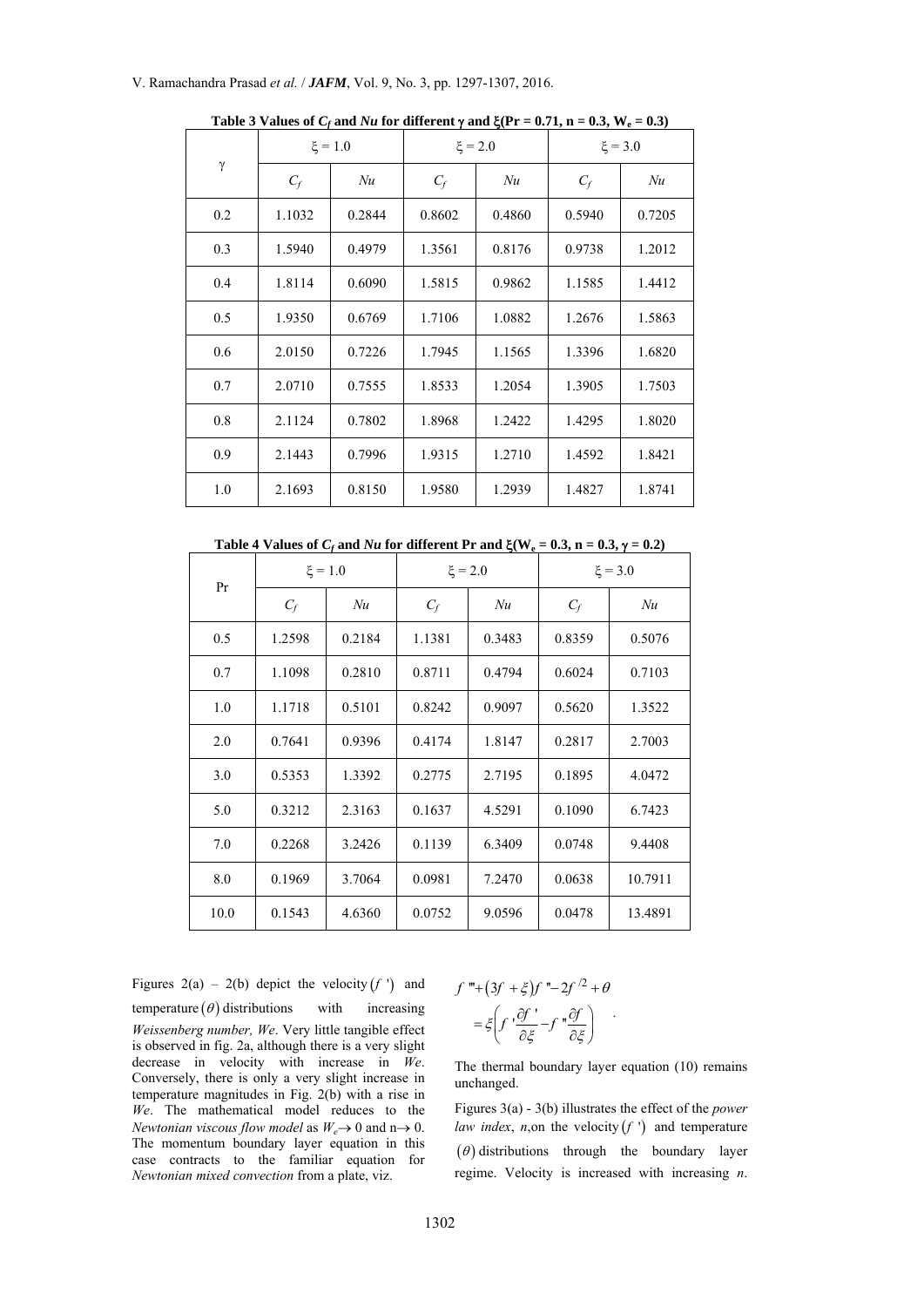Conversely temperature is consistently reduced with increasing values of  $n$ .



Fig. 2. (a) Influence of  $W_e$  on Velocity Profiles.







Figures  $4(a) - 4(b)$  depict the evolution of velocity  $(f')$  and temperature  $(\theta)$  functions with a variation in Biot number,  $\gamma$ . Dimensionless velocity component (fig. 4a) is considerably enhanced with increasing  $\gamma$ . In fig. 4b, an increase in Biot number is seen to considerably enhance temperatures

throughout the boundary layer regime. For  $\gamma$  i.e. small Biot numbers, the regime is frequently designated as being "thermally simple" and there is a presence of more uniform temperature fields inside the boundary layer and the plate solid surface. For  $\gg$  1 thermal fields are anticipated to be non-uniform within the solid body. The Biot number effectively furnishes a mechanism for comparing the conduction resistance within a solid body to the convection resistance external to that body (offered by the surrounding fluid) for heat transfer. We also note that a Biot number in excess of 0.1, as studied in figs. 4a, b corresponds to a "thermally thick" substance whereas Biot number less than 0.1 implies a "thermally thin" material. Since  $\gamma$  is inversely proportional to thermal (k), as  $\gamma$  increases, thermal conductivity conductivity will be reduced at the plate surface and this will lead to a decrease in the rate of heat transfer from the boundary layer to within the plate, manifesting in a rise in temperature at the plate surface and in the body of the fluid- the maximum effect will be sustained at the surface, as witnessed in fig. 4b. However for a fixed wall convection coefficient and thermal conductivity. Biot number

as defined in 
$$
\gamma = \frac{xh_w}{k}Gr^{-1/4}
$$
 is also directly

inversely proportional to the local Grashof (free convection) number. As local Grashof number increases generally the enhancement in buoyancy causes a deceleration in boundary layer flows [40 -42]; however as Biot number increases, the local Grashof number must decreases and this will induce the opposite effect i.e. accelerate the boundary layer flow, as shown in fig. 4a.



Figures  $5(a) - 5(b)$  depicts the profiles for velocity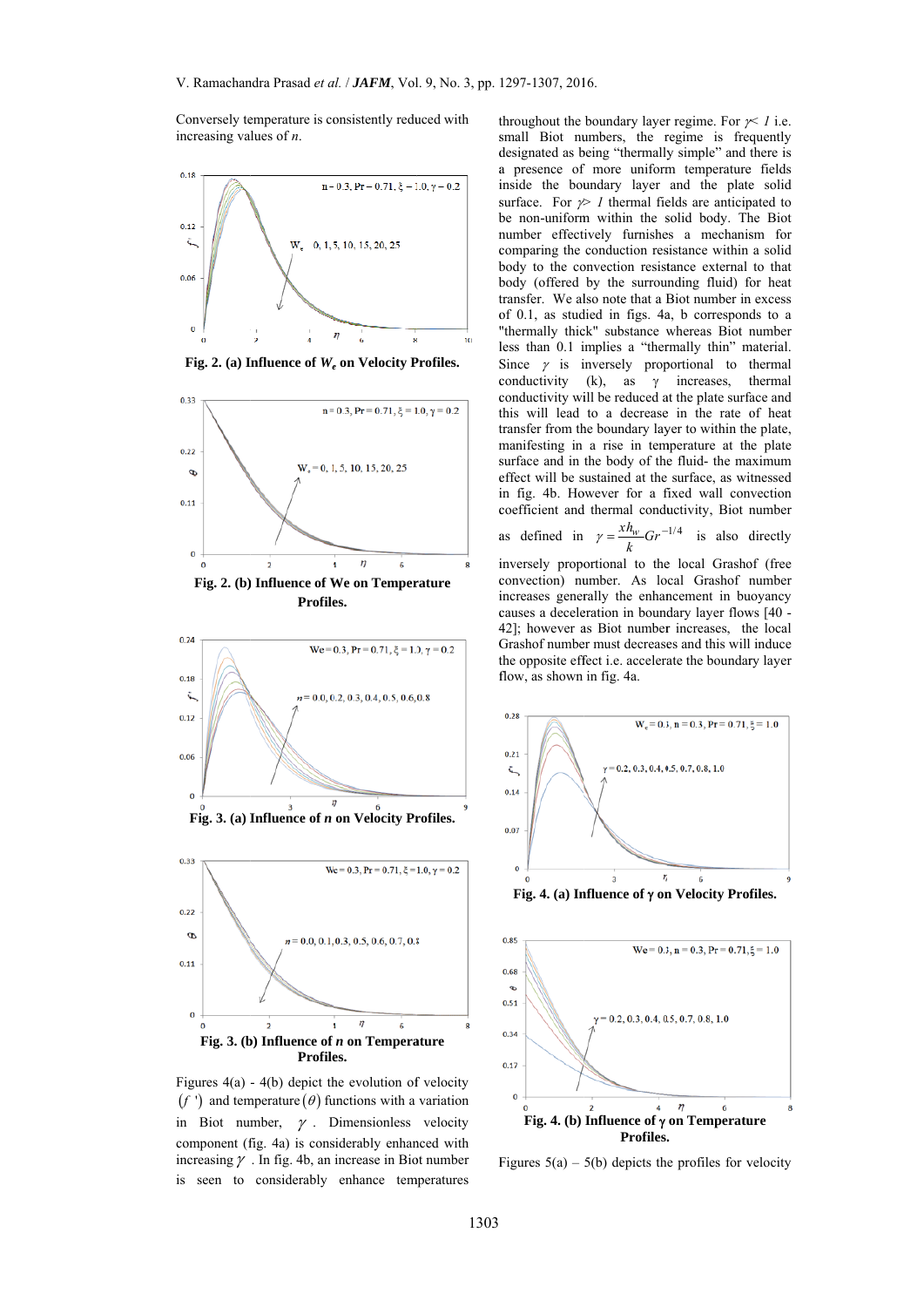$(f')$  and temperature  $(\theta)$  for various values of Prandtl number, Pr. It is observed that an increase in the Prandtl number significantly decelerates the flow i.e., velocity decreases. A Prandtl number is found to decelerate the temperature. And increasing



**Fig. 5.(a) Influenc e of Pr on Velo ocity Profiles.**



Figures  $6(a) - 6(b)$  depicts the velocity  $(f')$  and

temperature  $(\theta)$  distributions with radial coordinate, for various local suction parameter values,  $\xi$  along with the variation in the Weissenberg number  $(W_e)$ . Clearly, from these figures it can be seen that as suction parameter  $\xi$  increases, the maximum fluid velocity decreases. This is due to the fact that the effect of the suction is to take away the warm fluid on the vertical plate and thereby decrease the maximum velocity with a decrease in the intensity of the natural convection rate. Fig.  $6(b)$  shows the effect of the local suction parameter on the temperature profiles. It is noticed that the temperature profiles decrease with an increase in the suction parameter and as the suction is increased, more warm fluid is taken away and this the thermal boundary layer thickness decreases. It is also seen that an increase in  $W_e$ , the impedance offered by the fibers of the porous medium will increase and this will effectively decelerate the flow increase and this will effectively decelerate the flow<br>in the regime, as testified to by the evident decrease in velocities shown in fig.  $6(a)$ .

Figures 7(a) – 7(b) depict the velocity  $(f')$  and temperature  $(\theta)$ coordinate, for various local suction parameter values,  $\xi$  along with the variation in the power law distributions with radial

of index (n<br>
se that as s<br>
that as s<br>
fluid on<br>
that as s<br>
fluid on<br>
maximu of the mis<br>
effect of temperat<br>
temperat<br>
temperat<br>
temperat<br>
temperat<br>
in ter is also s<br>
offered<br>
increase<br>
in the re<br>
in veloci<br>
on<br>
on<br>
on<br>
on<br> that as suction parameter  $\xi$  increases, the maximum fluid velocity decreases. This is due to the fact that the effect of the suction is to take away the warm fluid on the vertical plate and thereby decrease the maximum velocity with a decrease in the intensity of the na atural convecti on rate. Fig. 7 7(b) shows the effect of the local suction parameter on the temperature profiles. temperature profiles decrease with an increase in the suction parameter and as the suction is increase d, more warm fluid is taken away and this the thermal boundary layer thickness decreases. It is also seen that an increase in  $n$ , the impedance offered by the fibers of the porous medium will increase and this will effectively decelerate the flow in the regime, as testified to by the evident decrease in velocities shown in fig.  $7(a)$ . n). Clearly, from these figures it can be seen It is noticed that the





## **6. CONCLU SIONS**

Numerical solutions have been presented for the buoyancy-driven flow and heat transfer of Tangent Hyperbolic flow external to a vertical porous plate. The Kel ler-box implici t second order accurate finite difference numerical scheme has been utilized to efficiently solve the transformed, dimensionless velocity and thermal boundary layer equations, subject to realistic boundary conditions. Excellent correlation with previous studies has been demonstrated testifying to the validity of the present code. The computations have shown that:

1. Increasing Weissenberg number,  $W_e$ , reduces the velocity, skin friction (surface shear stress) and heat transfer rate, whereas it elevates temp perature in the b boundary layer .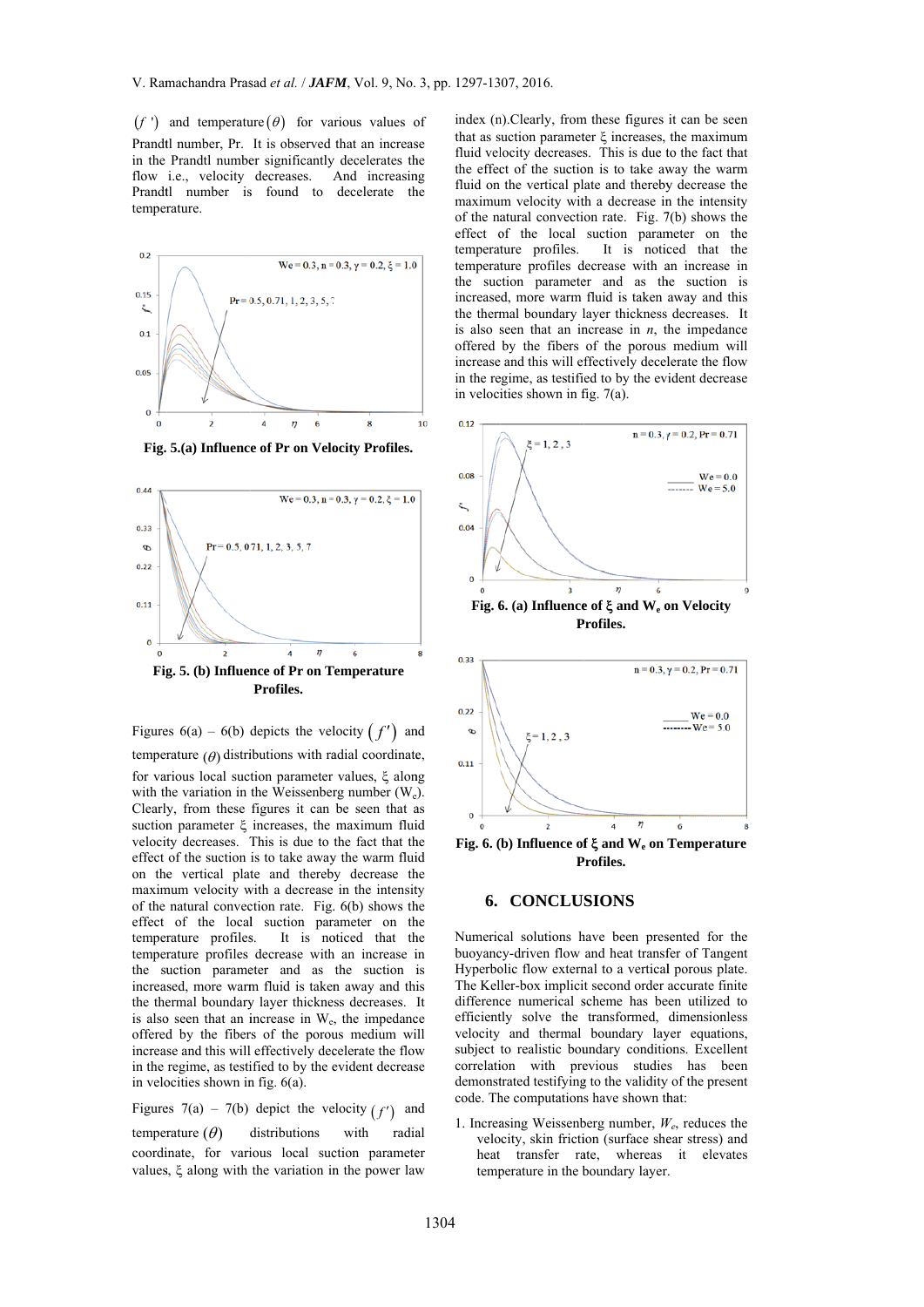- 2. Increasing power law index,  $n$ , increases the velocity and Nusselt number for all values of radial coordinate i.e., throughout the boundary layer regime whereas it depresses temperature and skin friction.
- 3. Increasing Biot number,  $\gamma$ , increases velocity, temperature, skin friction (surface shear stress) and heat transfer rate.
- 4 Increasing Prandtl number Pr decreases velocity, temperature and skin friction but increases heat transfer rate (Nusselt number).
- 5. Increasing transverse coordinate  $(\xi)$  along with increase in the Weissenberg number  $(W_e)$ , generally decelerates the flow near the plate surface and reduces momentum boundary layer thickness and also reduces temperature and therefore decreases thermal boundary layer thickness in Tangent Hyperbolic non-Newtonian fluids
- 6. Increasing transverse coordinate  $(\xi)$  along with increase in the power law index (n), generally decelerates the flow near the plate surface and reduces momentum boundary layer thickness and also reduces temperature and therefore decreases thermal boundary layer thickness in Tangent Hyperbolic non-Newtonian fluids.



Fig. 7. (a) Influence of  $\xi$  and on Velocity Profiles.



Generally very stable and accurate solutions are obtained with the present finite difference code. The numerical code is able to solve nonlinear boundary layer equations very efficiently and therefore shows excellent promise in simulating transport phenomena in other non-Newtonian fluids.

# **REFERENCES**

- Akbar, N. S., S. Nadeem, R. U. Haq and Z. H. Khan  $(2013).$ Numerical solution of Magnetohydrodynamic boundary layer flow of tangent hyperbolic fluid towards a stretching sheet. Indian J. Phys 87 (11), 1121-1124.
- Akram, S., N. Sohail (2012). Simulation of heat and mass transfer on peristaltic flow of hyperbolic tangent fluid in an asymmetric channel. Int. J. Numer. Meth. Fluids.
- Anwar Bég, O., V. R. Prasad, B. Vasu, N. Bhaskar Reddy, Q. Li and R. Bhargava (2011). Free convection heat and mass transfer from an isothermal sphere to a micropolar regime with Soret/Dufour effects. Int. J. Heat and Mass Transfer 54, 9-18.
- Anwar Bég, O., M. J. Uddin, M. M. Rashidi and N. Kavyani (2013). Double-diffusive radiative magnetic mixed convective slip flow with Biot number and Richardson number effects. J. Engineering Thermophysics.
- Anwar, H. M., K. Khanafer and K. Vafai (2001). The effect of radiation on free convection flow with variable viscosity from a porous vertical plate. Int. J. Therm. Sci 40, 115-124.
- Aziz, A. and A. Similarity (2009). solution for laminar thermal boundary layer over a flat plate with a convective surface boundary condition, Comm.Non. Sci. Num. Sim. 14(4), 1064-1068.
- Aziz, A. (2010). Hydrodynamic and thermal slip flow boundary layers over a flat plate with constant heat flux boundary condition. Comm. Non. Sci. Num. Sim. 15, 573-580.
- Chen, C. H. (2009). Magneto-hydrodynamic mixed convection of a power-law fluid past a stretching surface in the presence of thermal radiation and internal heat generation/absorption. Int. J. Non-Linear Mechanics 44, 596-603.
- Chen, H. T. and C. K. Chen (1988). Natural convection of a non-Newtonian fluid about a horizontal cylinder and a sphere in a porous medium, Int. Comm. Heat Mass Transfer 15, 605-614.
- Clarke, J. F. and N. Riley (1976). Free convection and the burning of a horizontal fuel surface. Journal of Fluid Mechanics 74, 415-431.
- Clarke, J. F. and N. Riley (1975). Natural convection induced in a gas by the presence of a hot porous horizontal surface. O. J. Mech. Appl. Math. 28, 373-396.
- Clarke, J. F. (1973). Transpiration and natural convection: the vertical flat plate problem. Journal of fluid Mechanics 57, 45-61.
- Gupta, D., L. Kumar, O. Anwar Bég and B. Singh  $(2013)$ . Finite element simulation of mixed convection flow of micropolar fluid over a shrinking sheet with thermal radiation, Proc. IMechE. Part E: J Process Mechanical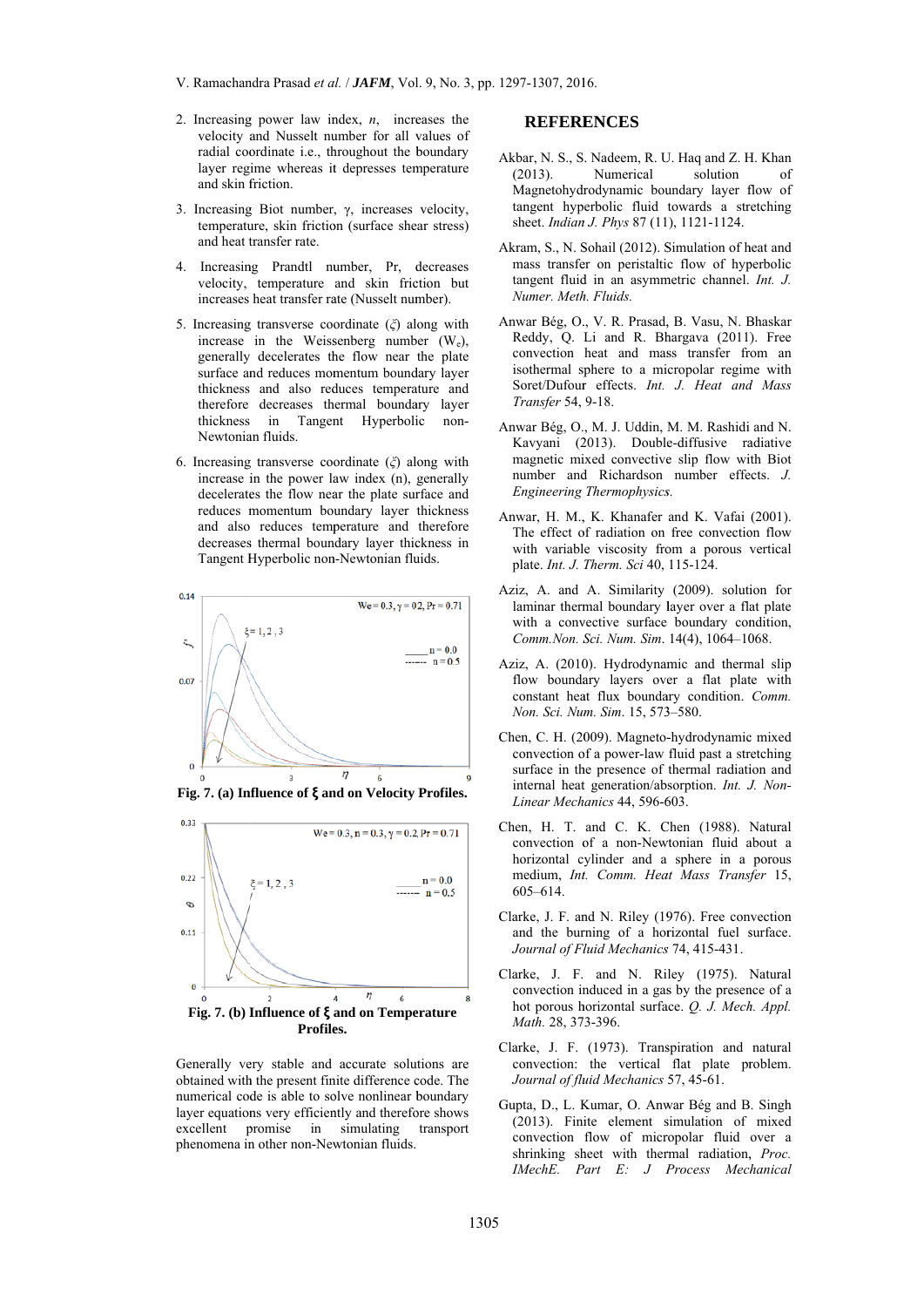Engineering.

- Ishak, A. (2010). Similarity solutions for flow and heat transfer over a permeable surface with convective boundary condition, Appl. Math. Comput. 217, 837-842.
- Keller, H. B. (1978). Numerical methods in boundary-layer theory. Ann. Rev. Fluid Mech. 10, 417-433
- Kumari, M., G. Nath (2009). Steady mixed convection stagnation-point flow of upper convected Maxwell fluids with magnetic field. Int. J. Nonlinear Mechanics 44, 1048-1055.
- Lin, H. T. and W. S. Yu (1988). Free convection on a horizontal plate with blowing and suction. Transaction of ASME Journal of Heat Transfer 110, 793-796.
- Makinde, O. D., K. Zimba and O. Anwar Bég (2012). Numerical study of chemically-reacting hydromagnetic boundary layer flow with Soret/Dufour effects and a convective surface boundary condition. Int. J. Thermal and Environmental Engineering 4, 89-98.
- Makinde, O. D., A. Aziz (2010). MHD mixed convection from a vertical plate embedded in a porous medium with a convective boundary condition. Int. J. Therm. Sci. 49, 1813-1820.
- Makinde, O. D. and P. O. Olanrewaju (2010). Buoyancy effects on thermal boundary layer over a vertical plate with a convective surface boundary condition. Trans. ASME J. Fluids Eng. 4, 132.
- Merkin, H. J. (1975). The effects of blowing and suction on free convection boundary layers. International Journal of Heat Mass Transfer 18, 237-244.
- Merkin, J. H. (1972). Free convection with blowing and suction. International Journal of Heat Mass Transfer 15, 989-999.
- $S<sub>1</sub>$ S. Nadeem and Akram  $(2011)$ Magnetohydrodynamic peristaltic flow of a hyperbolic tangent fluid in a vertical asymmetric channel with heat transfer. Acta Mech. Sin.,  $27(2)$ ,  $237-250$ .
- Nadeem, S. and S. Akram (2009). Peristaltic transport of a hyperbolic tangent fluid model in an asymmetric channel. ZNA 64, 559-567.
- Norouzi, M., M. Davoodi, O. Anwar Bég and A. A. Joneidi (2013). Analysis of the effect of normal stress differences on heat transfer in creeping viscoelastic Dean flow. Int. J. Thermal Sciences 69.61-69.
- Orhan, A. and A. Kaya (2008). Non-Darcian forced convection flow of viscous dissipating fluid over a flat plate embedded in a porous medium, Transport in Porous Media 73, 173-186.
- POP, I. and D. B. INGHAM (2001). Convective Heat Transfer: Mathematical and Computational Modelling of Viscous Fluids and Porous Media.

Pergamon, Amsterdam, NewYork.

- Potter, J. N. and N. Riley (1980). Free convection from a heated sphere at large Grashof number. J. Fluid Mechanics 100, 769-783.
- Prasad, V. R., B. Vasu, O. Anwar Bég and D. R. Parshad (2012). Thermal radiation effects on magnetohydrodynamic free convection heat and mass transfer from a sphere in a variable porosity regime. Comm. Nonlinear Science Numerical Simulation 17, 654-671.
- Prasad, V. R., B. Vasu, O. Anwar Bég and D. R. Parshad (2012). Thermal radiation effects on magnetohydrodynamic free convection heat and mass transfer from a sphere in a variable porosity regime. Comm. Nonlinear Science Numerical Simulation 17, 654-671.
- Prhashanna, A. and R. P. Chhabra (2010). Free convection in power-law fluids from a heated sphere. Chem. Eng. Sci. 65, 6190-6205
- Ramachandra, P. V., A. Subba Rao, N. Bhaskar Reddy, B. Vasu and O. Anwar Bég (2013). Modelling laminar transport phenomena in a Casson rheological fluid from a horizontal circular cylinder with partial slip. Proc IMechE Part E: J Process Mechanical Engineering.
- Rashidi, M. M., M. Keimanesh, O. Anwar Bég and T. K. Hung (2011). Magneto-hydrodynamic biorheological transport phenomena in a porous medium: A simulation of magnetic blood flow control. Int. J. Numer. Meth. Biomed. Eng. 27(6), 805-821.
- Sparrow, E. M. and R. D. Cess (1961). Free convection with blowing or suction. Journal of Heat Transfer 83, 387-396.
- Subhas, Abel M., P. S. Datti and N. Mahesha (2009). Flow and heat transfer in a power-law fluid over a stretching sheet with variable thermal conductivity and non-uniform heat source. Int. J. Heat Mass Transfer 52, 2902-2913.
- Subhashini, S. V, N. Samuel and I. Pop (2011). Double-diffusive convection from a permeable vertical surface under convective boundary condition. Int. Commun. Heat Mass Transfer 38 1183-1188
- Tripathi, D. S. K. Pandey and O. Anwar Bég (2013). Mathematical modelling of heat transfer effects on swallowing dynamics of viscoelastic food bolus through the human oesophagus. Int. J. Thermal Sciences 70, 41-53.
- Uddin, M. J., N. H. M. Yusoff, O. Anwar Bég and A. I. Ismail (2013). Lie group analysis and numerical solutions for non-Newtonian nanofluid flow in a porous medium with internal heat generation. Physica Scripta 87, 2.
- Vairavelu, K., K. V. Prasad, J. Lee, C. Lee, I. Pop and A. Rob (2011). Van Gorder, Convective heat transfer in the flow of viscous Ag-water and Cuwater nanofluids over a stretching surface. Int. J. Thermal Sciences 50, 843-851.